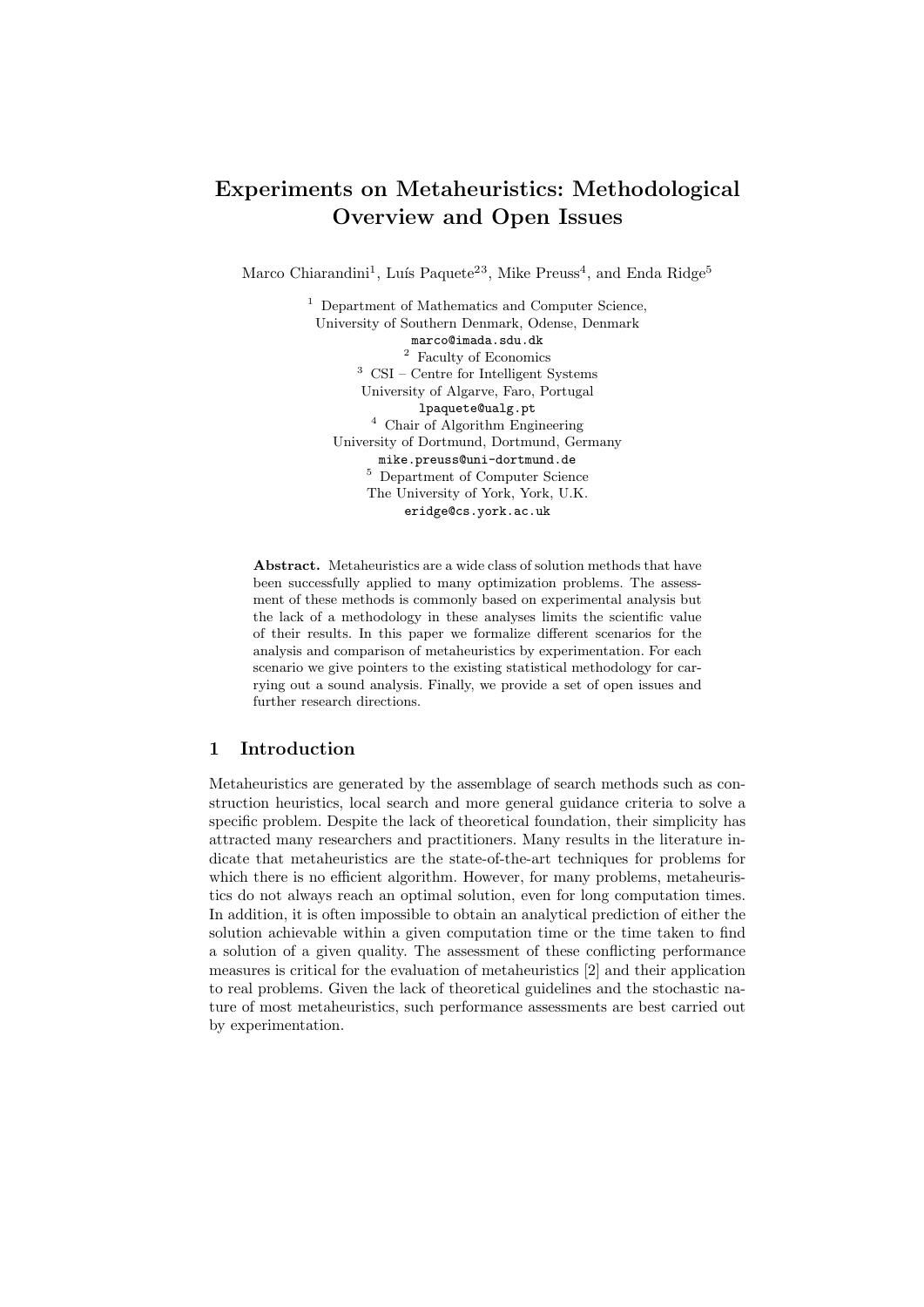Measures of performance such as the solution-cost and run-time can be seen as random variables. The field of statistics therefore provides the appropriate basis for supporting the research on metaheuristics. Statistics offers the advantage of providing i) a systematic framework (the design of experiments) for the collection and evaluation of data, thus maximizing the objectivity and replicability of experiments; ii) a mathematical foundation (the statistical analysis) that supplies a probabilistic measure of events on the basis of inference from the empirical data. Moreover, the use of statistical tools encourages and supports a methodical approach to experimentation. Several possible use of statistical tools in the study of algorithms and heuristics have been well illustrated in [10]. Nevertheless, in the field of metaheuristics, we still note some reluctance in conducting well designed experiments.

In this paper, we review different scenarios in the assessment of metaheuristics and outline the statistically-oriented methodologies for their analysis. In doing this, we extend the cases discussed in [10] to other cases which are typical of the studies on metaheuristics.

At the highest level, we distinguish two models of analysis:

- 1. the univariate model, in which either solution-cost or run-time is taken into account;
- 2. the multivariate model, in which both solution-cost and run-time are of interest.

The first model has long been the more typical in assessing metaheuristics. There is a considerable amount of literature on the methods for its analysis. The second model, although providing a deeper insight into the analysis, has not yet been accurately and explicitly addressed, probably due to its higher degree of complexity. In this case, some of the methods may be adapted from multivariate statistics, which is a well-developed field [1]. Random set theory might also provide the building blocks for a methodological approach [17,15]. However, these links have not yet been thoroughly explored. Moreover, there remain cases for which it is not yet clear whether mathematically founded methods of analysis have been developed at all. Our goal in this paper is to formalize the scenarios of metaheuristic analysis and put them in the context of existing statistical methods, while pointing out where there is need for further research and interdisciplinary development.

### 2 The Univariate Model

In this case, the researcher or practitioner is interested in either solution-cost (e.g., in a minimization problem) or run-time<sup>6</sup> as performance measure. If the concern is solution-cost, we assume that equal computational resources are allocated to the different algorithms in the study (fairness principle [27]). If the concern is run-time, time is measured when a solution with desired properties is found.

<sup>6</sup> We assume that run-time corresponds to the number of operations performed based on some cost model that is related to the CPU time, or simply wall clock time.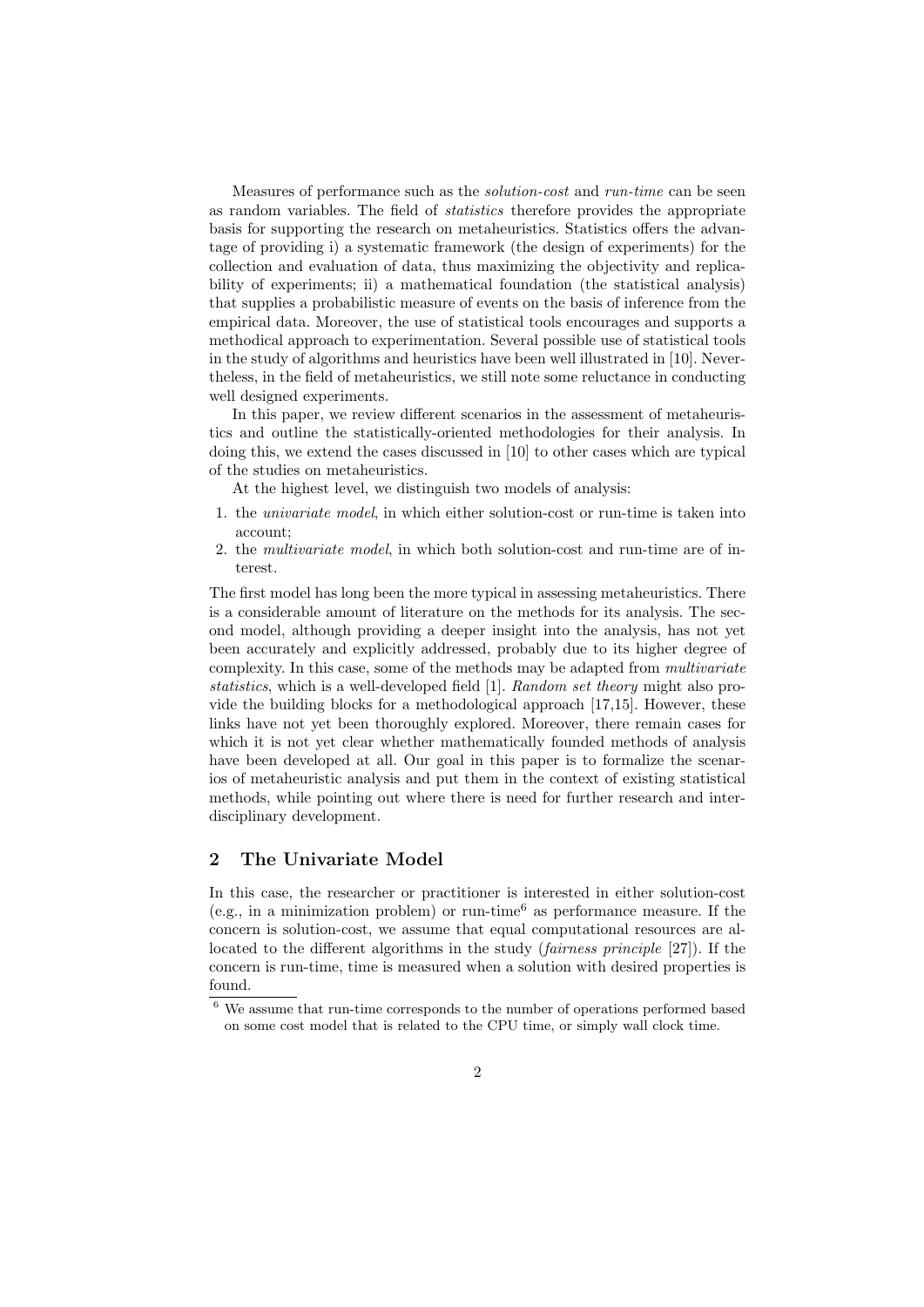

Fig. 1. ECDFs of two metaheuristics on the graph coloring problem. On the left we measure the solution cost in terms of number of colors which are to be minimized, on the right we measure the computational time to find a solution with the minimal number of colors. A dashed line and a dotted line are used to distinguish between different algorithms.

**Characterization** The performance measure  $X$  (solution-cost or run-time) of a metaheuristic on a single instance can be described by its probability distribution  $p(x) = Pr(X = x)$  or equivalently by its *cumulative distribution function*<sup>7</sup>

$$
F(x) = \Pr\left[X \le x\right] = \sum_{x_i \le x} p(x_i). \tag{1}
$$

Alternatively, if the probability distribution is known, few parameters, e.g., the mean and variance, may be enough to represent it.

In experiments on metaheuristics, we observe data  $X_1, \ldots, X_n$  sampled from the distributions above. It is then possible to derive the empirical cumulative distribution function (ECDF) as follows

$$
F_n(x) = \frac{1}{n} \sum_{i=1}^n I(X_i \le x)
$$
 (2)

where  $I(\cdot)$  denotes the indicator function. Note that the formula is general and holds both for *uncensored* as well as for *censored data*. In experiments on metaheuristics which consider run-time, sample data may be censored if a time limit (imposed for practical reasons) is reached before a local optimum or a solution with certain properties is found.

In Figure 1 we show examples of ECDFs for metaheuristics on the graph coloring problem. On the left two metaheuristics are run 30 times on the same

<sup>7</sup> We restrict the notation to the discrete case, which is often the case of the existent experimental research.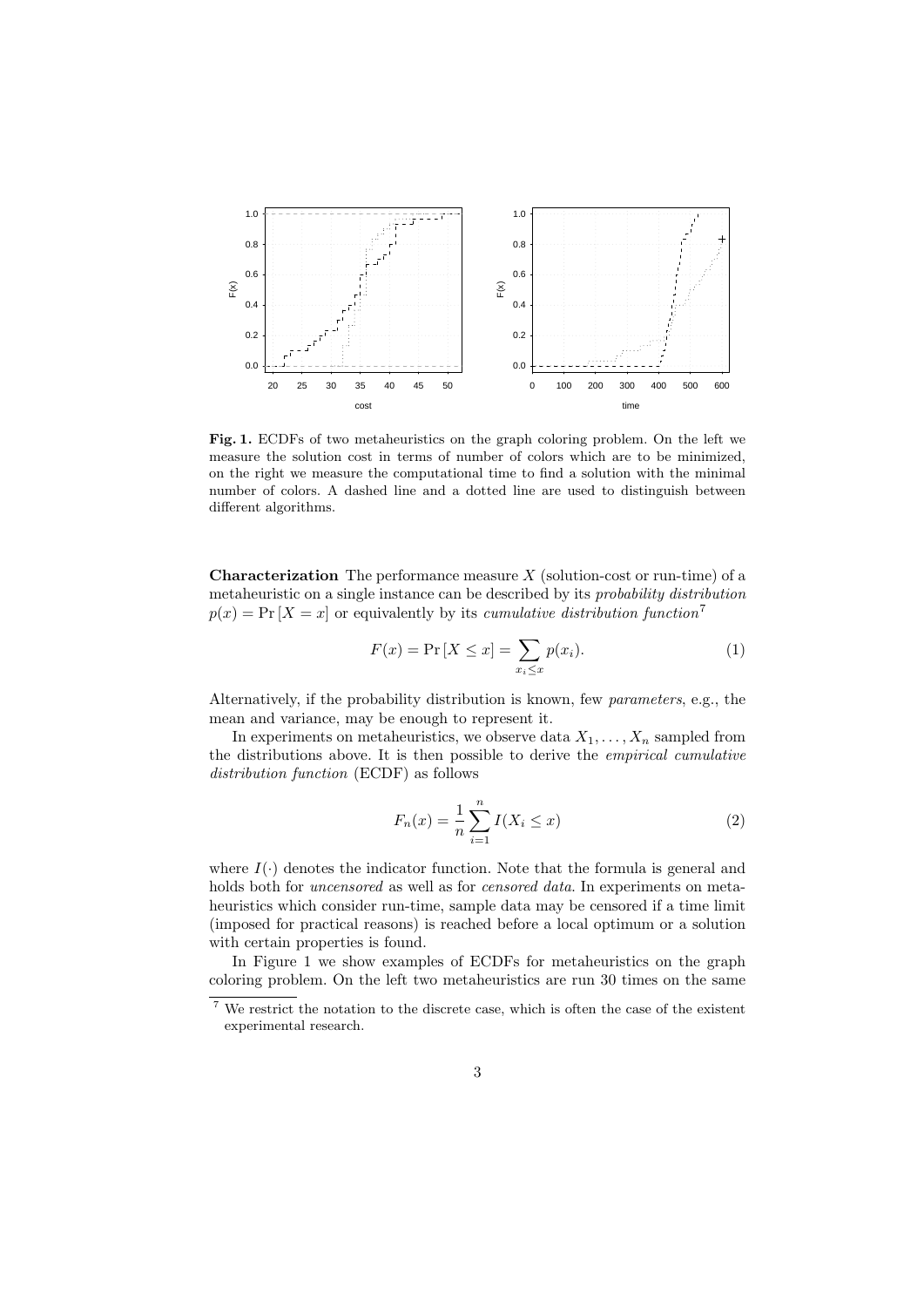instance and the depicted ECDFs represent the frequency with which each algorithm attains coloring at least as good as the colors indicated on the  $x$ -axis. On the right two metaheuristics are left running 600 seconds on the same instance recording the time when the chromatic number is found. In this case, the ECDFs represent the frequency with which a solution is found within the time indicated. The fact that one ECDF is truncated (i.e., it does not reaches 1) indicates that the algorithm was not able to solve the instance within the given time.

Usually, the performance assessment of a metaheuristic is carried out on a representative sample of a class of instances. In this context, a performance measure X of a metaheuristic that is applied to a class of instances  $\Pi$  can be described by the following probability distribution [6,23]

$$
p(x) = \sum_{\pi \in \Pi} p(x|\pi)p(\pi).
$$
 (3)

In practice, instances in the class may have different probabilities to appear and, hence, the term  $p(\pi)$  has an influence in the analysis. If instances are instead equally likely to appear, the term  $p(\pi)$  is a constant and may be neglected. The way to deal with  $p(\pi)$  is in the instance sampling process. Here we assume for the sake of simplicity that instances are sampled from the class  $\Pi$  with equal probability.

Summary measures for sampled data are divided into measures of location, such as the sample mean and  $q$ -quantiles, and measures of dispersion, such as the sample variance and the standard variation. Clearly, summary measures tend to hide part of the information contained in the sample data. Often histograms, boxplots and ECDF plots are used to provide a more complete view of the data.

Few computational studies focus on the characterisation of metaheuristic performance, i.e., the nature of the distribution  $p(x)$ . On the side of run-time, some links have been explored with a branch of statistics called survival analysis that deals with time-to-event models. It was shown that ECDFs of run-time obtained by high-performance metaheuristics are often close to being exponentially distributed [19]. On the side of solution-cost, some research has used models from extreme value theory to support the conclusion that ECDFs are well approximated by Weibull distributions [25].

Analysis Most of the literature on metaheuristics has focused on experimental comparisons. In this case, the use of descriptive statistics, such as the sample mean and the standard deviation, is not sufficient. Inferential statistics must also be used to check that the sampled data are enough to claim that the differences observed can be generalized to the population distributions. Statistical tests are used to make these statements objective by checking whether a standard level of confidence is present in the data. If the test does not allow to reject the absence of differences, the researcher must either collect more data in order to increase the power of the test and detect also small differences or he must stop if differences become irrelevant in practical terms.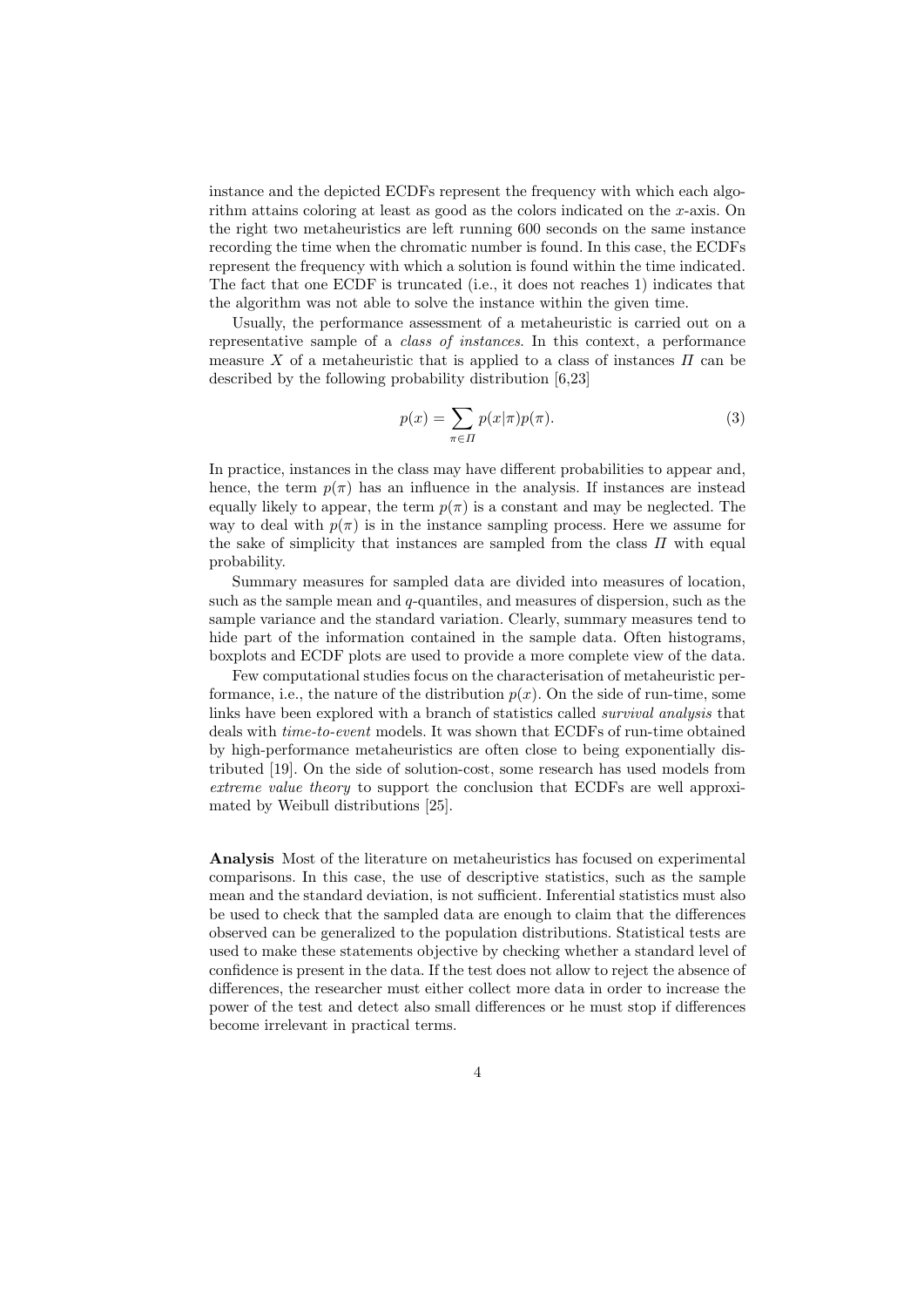There are two kinds of statistical inferential tests: parametric and non-parametric. The majority of parametric tests are based on the central assumption of normally distributed data. The studies mentioned above on the nature of  $p(x)$ for both solution-cost and run-time seem to indicate that this assumption is not met in the analysis of metaheuristics, in which case, distributions are unknown. However, this does not rule out the use of parametric statistics. It is well known that some tests, like those based on the  $F$ -ratio in ANOVA, are very robust to deviations from the normality assumption, especially for large data sets. Other techniques such as the transformation of data (logarithm, inverse and square root) can help data to meet the normality assumption. Non-parametric tests, such as rank-based tests [32] and permutation tests [26], remove this assumption. Yet, these methods are less developed and less powerful than the parametric tests.

The starting case discussed in any text book of statistics is the two sample case. In experiments on metaheuristics it is rarely the case that the comparison involves only two alternatives, but this starting example serves us to clarify a few basic concepts, in particular, the distinction between unreplicated case and replicated case. In the unreplicated case, two metaheuristics are run once on n instances. Since metaheuristics are randomized, it is recommended to adopt a basic variance reduction technique and run both algorithms with the same random seed on the same instance. Single instances may be treated as levels of a blocking factor [27]. In the two sample case, this leads to the use of tests in their matched pairs form. The possible tests are, in the parametric case, the t $test^8$  and, in the non-parametric case, the *binomial test* (if ties are not possible) and the *Wilcoxon signed rank test* [32]. Alternatively, permutation tests may be used to generate the distribution of the test statistic from permutations of the sampled data [26].

In the replicated case, two metaheuristics are run  $r$  times on  $n$  instances. If the experiments are conducted by blocking both on instances and on random seed then the same tests used in the previous unreplicated case can be applied. Alternatively, other specific tests are available such as the parametric two-way ANOVA (with blocking) or the non-parametric Kruskal-Wallis rank sum test [32]. However, if the overall total number of experiments is fixed, the unreplicated design is preferable [6].

More accurate tests compare the ECDFs of the two algorithms. The Kolmogorov-Smirnov (KS) test statistic considers the maximal difference between the two ECDF curves, and derives the distribution of this statistic by permutation methods [12]. This test is able to identify more general differences than location differences (mean or median). In particular, the test can also be used to determine whether there exists *statistical dominance* between the two curves [12].

Note that in the absence of statistical dominance and equal variance, every test above must be used with caution because it is not trivial to decide which

<sup>8</sup> More specifically, the t-test for differences in means should be used under the assumptions of variances unknown and not equal (some statistical software refer to this as the Welch form of the t-test).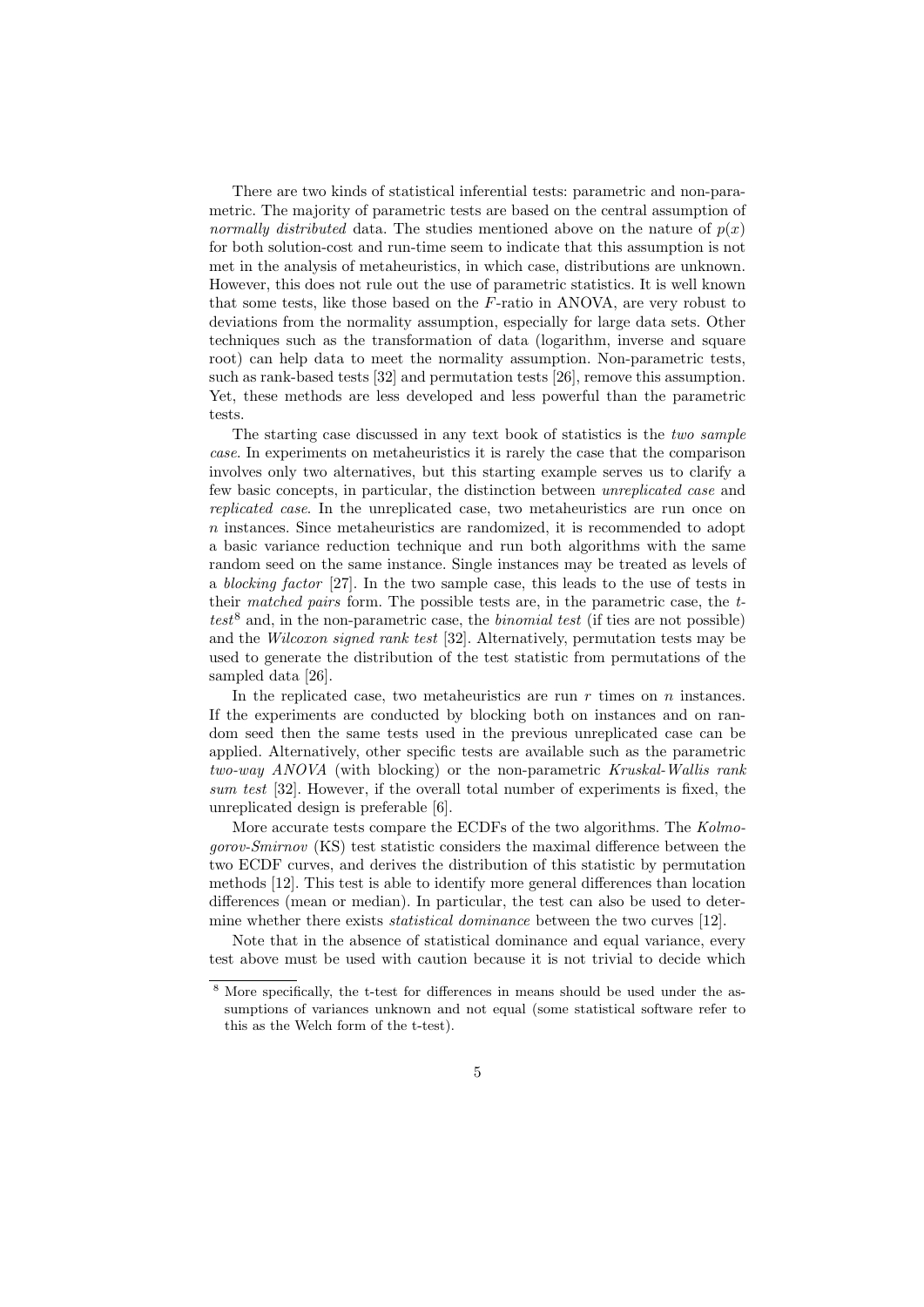distribution we may prefer. Consider, for example, the two metaheuristics whose ECDF is represented in Figure 1, left. Studying only means we would choose the algorithm represented by the dashed line but the variance of its performance is clearly larger than the other algorithm represented by the dotted line and we might prefer for our application an algorithm whose performances are more certainly described. Moreover, some additional care must be taken in the presence of censored data. In this case, the statistical tests mentioned above are no longer appropriate for testing and the suitability of bootstrap methods [11] or tests used in survival analysis [18] might need to be investigated.

Dealing with metaheuristics, we are however often faced with more complex designs than these simple ones. We need indeed to compare several possible configurations arising from the combination of different factors (i.e., metaheuristic components and metaheuristic parameters). By applying any of the aforementioned tests c times, the effective level of confidence (the error committed in rejecting the hypothesis that the two algorithms have equal performance) of the overall test procedure becomes  $\alpha_{EX} = 1 - (1 - \alpha)^c$  [20]. For example, setting  $\alpha$ for each single test at the usual value of 0.05 and in presence of 3 comparisons,  $c = 3$ , then  $\alpha_{EX}$  would grow to 0.14. A common procedure to control  $\alpha_{EX}$  is to perform first an analysis of variance to identify whether there is at least one factor that exhibits significant difference and then to proceed to post-hoc multiple comparisons by adjusting (or not) the  $\alpha$  value.

In the parametric case, the analysis of variance is carried out with the wellknown ANOVA in its one- or multiple-way forms, depending on the presence of one or more algorithmic factors under analysis [24]. The appropriate methods for post-hoc analysis are methods for all-pairwise comparisons or multiple comparisons with the best  $[20]$ . In the latter case the *Tukey honest significant difference* method is appropriate. Alternatively, it is possible to use an all-pairwise t-test (also referred to as Fisher least significant difference method) with an adjustment of the  $\alpha$  value. Among the adjustment methods, the basic Bonferroni's method is quite conservative while the Holm's procedure exhibits higher statistical power and should be therefore preferred. In the non-parametric case, the Friedman rank-based test and extensions thereof allow to determine differences in a single factor with blocking scenario, although the adjustment issue is more controversial in this context [12,32]. More complex scenarios with multiple factors of interest must be reconducted under the single factor scenarios. Extensions of the KS test to study differences among several ECDFs are also available. In particular we mention the Birnbaum-Hall test [12].

### 2.1 Advanced Topics

Recently, more advanced topics of statistics have been used to analyse and compare metaheuristics. These are regression trees, Design of Experiments (DOE) and sequential testing through fine-tuning algorithms.

Regression trees Regression trees are simple hierarchical models for grouping the available samples of a system according to the most important variable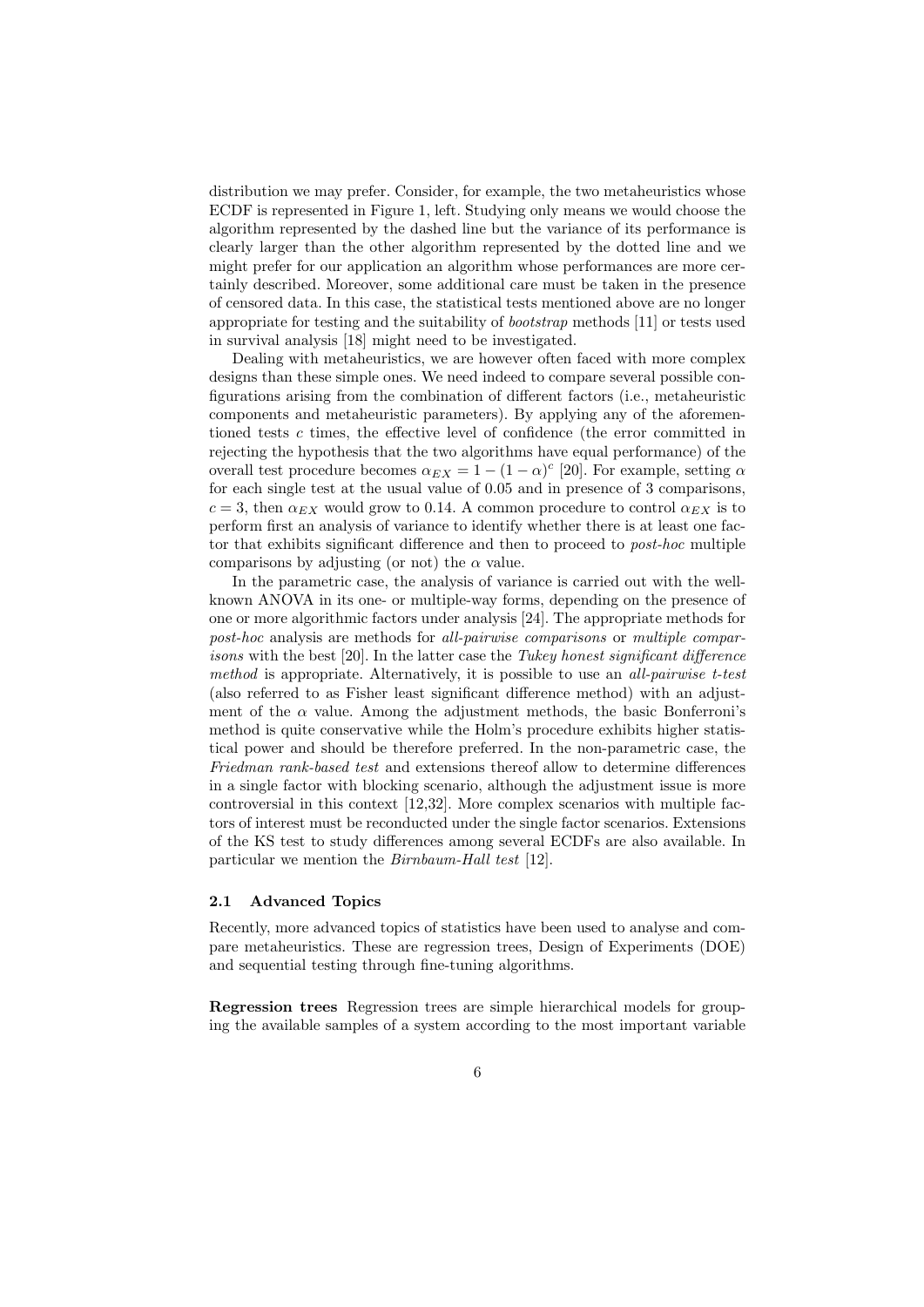

Fig. 2. An example of regression tree analysis for Tabu Search components on the graph coloring problem. The importance of the effect of factors on the performance is recognizable from the level in the tree where the relative branching occurs. In this analysis the two numerical parameters do not yield any branching meaning that their effect is negligible.

value ranges. This is especially helpful if quantitative and qualitative variables are contained in the system, as it is often the case if metaheuristic parameters are considered. Both are matched onto decision tree splits within the same binary tree. The importance of a variable or value range of a variable directly corresponds to the level of the nodes containing it in its decision criterion. A weakness of this technique is that variable interactions are not considered in the linear models that determine the splits. The sample set is partitioned into axis parallel rectangles in the coordinate system of the variables. CART, classification and regression trees, a standard method, dates back to [7].

An example of the output of this analysis is given in Figure 2. The data are extracted by an experiment designed to assess the contribution of components in a Tabu Search metaheuristic for the graph coloring problem. Factors of the study were: three strategies to restrict the neighborhood, three prohibition mechanisms in the definition of a tabu move and two numerical parameters for the definition of the tabu length. All these Tabu Search instantiations were run once with the same time limit on 30 uniform graphs of the same size. In the figure, the performance measure y corresponds to the number of colors normalized among the instances. The lower this measure is, the better the performance of the algorithms that belong to the root-leaf path is. The number of data  $n$  left after the partition is also reported. On the nodes, the p-value of the test that determines branching is also reported.

Designs and techniques for parameter screening and tuning The deployment of a metaheuristic usually involves setting the values of a large number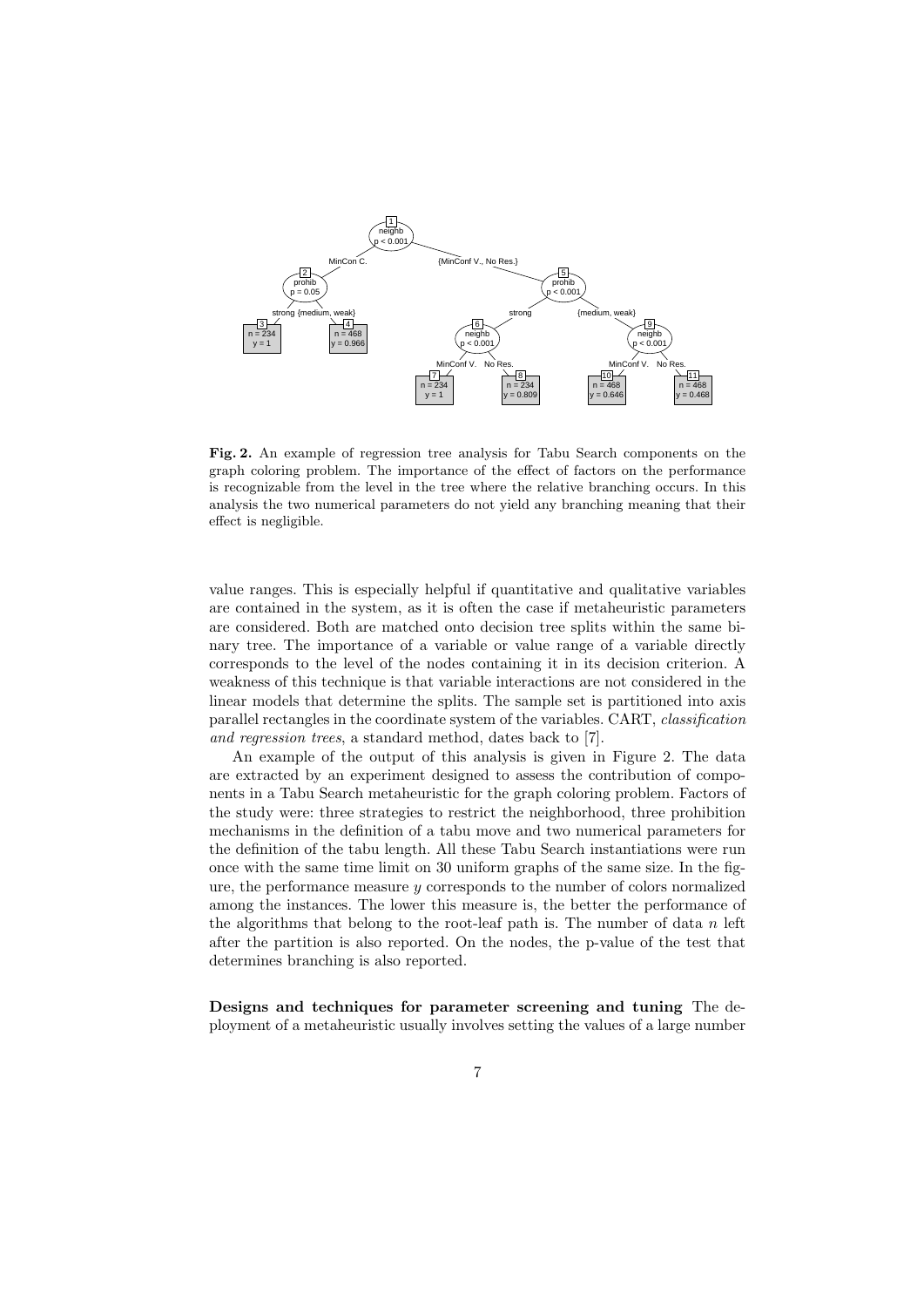of parameters, whose interactions are usually unknown. This difficulty is further exacerbated by the possible interactions of some of these parameters with some characteristics of the problem instance. The challenge then is to: i) determine which algorithm parameters and problem characteristics have an effect on the responses; ii) model the relationship between the most important algorithm parameters, problem characteristics and responses; and iii) optimise the responses based on this relationship.

However, parameter settings are often chosen in an ad-hoc manner or quoted from the literature without any rigorous examination of their suitability. Simple factorial designs are inappropriate. They require testing all levels of all factors<sup>9</sup> with one another. For a tuning problem of 10 parameters and 2 problem characteristics, tested at the minimum of 2 levels each, this would require a prohibitive  $2^{12} = 4096$  design points. *Fractional factorial designs* (FFD) offer a manageable alternative, which uses some subset of a factorial design's runs. This subset can be chosen so that main effects and some lower order interactions can still be determined but higher order interactions are *aliased* with one another. The assumption in using a fractional factorial design is that higher order interactions are likely to be of little consequence and so their aliasing can safely be ignored. Recent publications [28,29] illustrate the screening and tuning of metaheuristics with Design of Experiments techniques [24] such as *desirability functions* for multi-response optimisation and *overlay plots* for response robustness.

Sequential testing and racing One issue in all the tests described above is how many replicates are needed in order to distinguish differences. Increasing the number of replicates for each configuration decreases the outcome's sensitivity. At the same time, it increases the effort needed to adapt the parameters of the metaheuristic to the treated problem. It has long been common to solve this meta-optimization problem by means of a one factor at a time approach. However, several tuning methods based on the idea of sequential testing have emerged recently. We present two of these.

Racing algorithms, e.g., the F-Race [6], select the best out of a finite number of configurations (continuous parameters may be discretized) by running them several times and deleting the inferior ones by means of statistical tests as soon as significance arise. In each iteration, all remaining configurations are run on one out of a possibly infinite number of problem instances. The advantage is the reduction of the overall number of experiments to determine a single best configuration.

Sequential parameter optimization (SPO) [3] combines an underlying regression model and a stochastic process as correlation model utilized in DACE [30] with a simple variance reduction technique and the expected improvement heuristic [21]. During an SPO run, the number of replicates is subsequently incremented for the most successful configurations to reduce error probabilities. Next to a best

 $9$  Here the term *factor* covers both metaheuristic tuning parameters and problem instance characteristics.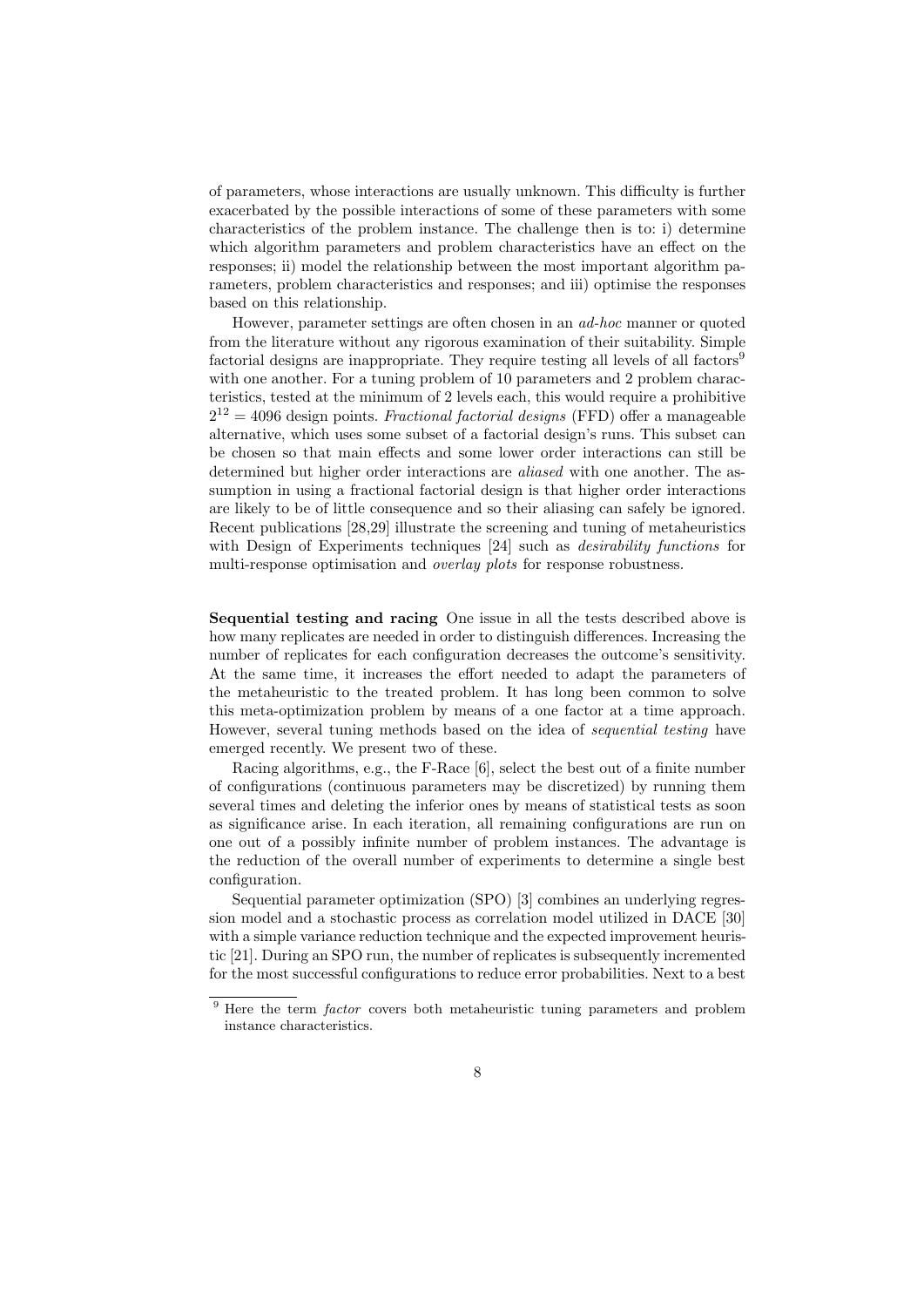configuration, the internal model of SPO may also be used for algorithm analysis purposes (parameter interactions, etc.). A crossover of the two approaches, extending SPO by means of automatic hypothesis testing as used in the F-Race, is suggested in [4].

# 3 The Multivariate Model

In the analysis of metaheuristics for optimization problems the univariate case may be oversimplified. A thorough understanding of the performance of a metaheuristic should include indeed both solution-cost and run-time. In this case, the analysis falls into the scope of Multivariate statistics. We distinguish two specific scenarios under the multivariate model that may be of interest for the researcher:

- $-$  Scenario 1; study of solution cost and run-time when a certain termination criterion is reached, that is, the metaheuristic terminates naturally; therefore, each run of a metaheuristic is represented by a *point* in the plane *solution* $cost \times run-time;$
- Scenario 2: study of solution cost and run-time during the run of the algorithm *until* a certain termination condition is reached; hence, each run of an algorithm is characterized by a set of points in the plane solution-cost  $\times run$ time..

#### 3.1 Scenario 1

A typical example under this scenario is the study of construction heuristics. They terminate when a complete solution has been produced. The interest is in determining which heuristic returned the best solution and was the fastest.

**Characterization** Let  $X \in \mathbb{R}^2$  denote now the bivariate performance measure of solution-cost and run-time. Its distribution function is defined by

$$
F(\boldsymbol{x}) = \Pr[\boldsymbol{X} \leq \boldsymbol{x}]
$$

where  $\leq$  denotes the weak component-wise order in  $\mathbb{R}^2$ .  $F(\boldsymbol{x})$  gives the probability that a metaheuristic finds a given solution cost within a given run-time. The estimation of this probability is obtained from a collection of  $n$  points  $X_1, \ldots, X_n$  of solution-cost and run-time at the end of n independent runs. The corresponding ECDF is then defined as:

$$
F_n(\boldsymbol{x}) = \frac{1}{n} \sum_{i=1}^n I(\boldsymbol{X}_i \leq \boldsymbol{x}).
$$

Note that the ECDF can take also points derived from intersections of point coordinates [17]. Algorithms for computing these ECDFs are described in [5,14].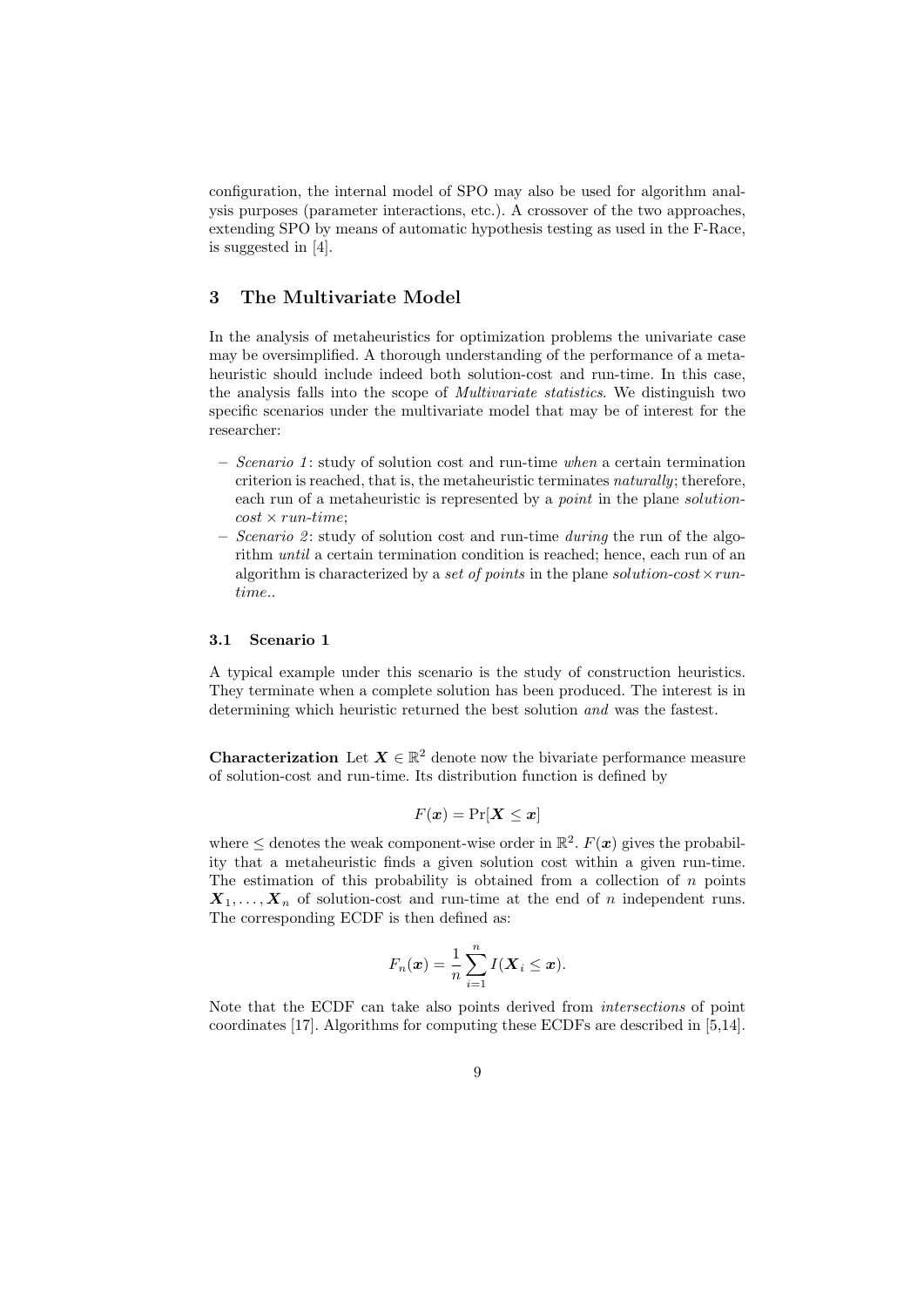

Fig. 3. Two sets of points in the space solution-cost and run-time obtained by running two construction heuristics for graph coloring on 20 instances.

Analysis In multivariate analysis the interest is either about the "external" structure of data (i.e., the configuration or interpoint distances of swarms of points in the Euclidean space  $\mathbb{R}^2$  of solution-cost and run-time) or about the "internal" structure of the variables (i.e., how much correlated solution-cost and run-time are). In our specific case, the interest is mainly in the "external" structure which, in the two algorithms case, corresponds to comparing two samples of points by examining the center of gravity of the two swarms. Note that when the points represent results on different instances it may be necessary to apply some transformation to data in order to make their comparison meaningful.

This situation is represented in Figure 3 where we plot the points in the space solution-cost and run-time attained by two construction heuristics for the graph coloring problem, namely DSATUR [8] and RLF [22]. Each point represents one run of the construction heuristic on one instance and indicates the quality of the solution returned and the computational time. The data are collected by running both algorithms on a set of 20 instances of similar characteristics yielding 20 bivariate observations per algorithm.

In parametric statistics, a test to compare the bivariate means is the Hotelling's  $T^2$  test [1]. In the case of comparisons with more than two algorithms, the multivariate analysis of variance (MANOVA) [32] can be used to guarantee the overall confidence level before proceeding to the pairwise comparisons. In the non-parametric alternative, extensions of permutation tests based on the same Hotelling's  $T^2$  test statistic have been proposed in [16,26]. Note that the notion of rank ordering that underlies univariate non-parametric statistics does not readily extend into several dimensions.

As in the previous cases, one could also look more closely at the distribution of solution-cost and run-time, hence considering the corresponding ECDFs. Statistical tests based on a supremum test statistic similar to the Kolmorogov-Smirnov test for the two-sample case or the Birnbaum-Hall test for the multi-sample case can be applied to compare these distributions. However, the distribution of the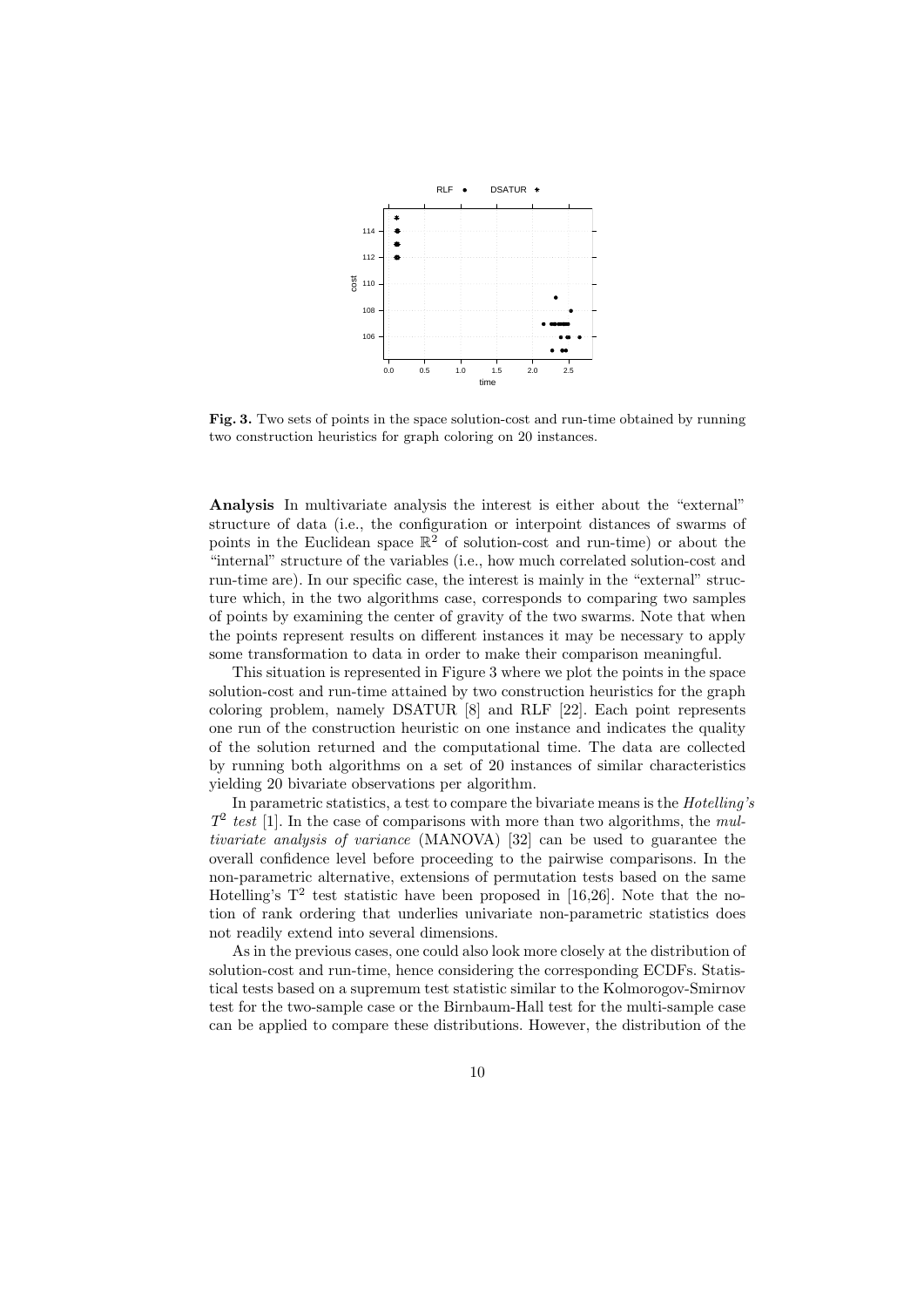test statistics is not known in advance and, therefore, one has to implement permutation tests.

#### 3.2 Scenario 2

In this scenario, the researcher is interested in the distribution of the solution cost over the time in which the metaheuristic was running. The analysis becomes more complex because, as described previously, it has to focus on sets of points of solution-cost and run-time collected during possibly multiple runs of the metaheuristics.

Characterization As suggested in [17,19,33], the distribution of solution-cost and run-time is seen as a random set of bidimensional points which is obtained during the run. Therefore, topics of *random set theory* seem appropriate for the analysis of metaheuristics under this scenario [17,15]. If only the improvements with respect to solution cost are recorded, the run of a metaheuristic can then be described as a set of non-dominated points of solution-cost and run-time [17]. Let  $\mathcal{X} = \{ \boldsymbol{X}_j \in \mathbb{R}^2, j = 1, \ldots, m \}$  be a random set of m points of solution-cost, run-time where each element  $X_j$  is non-dominated with respect to the other elements in  $X$ . The new cumulative distribution function of solution-cost and run-time is then denoted by

$$
F(\mathbf{x}) = \Pr[\mathcal{X} \le \mathbf{x}] \tag{4}
$$

where  $X \leq x$  means that  $X_1 \leq x \vee \ldots \vee X_m \leq x$  [17]. The estimation of this probability is obtained from a collection of points of solution-costs and runtimes whenever there is an improvement on the solution-cost during each of the  $n$  independent runs. The corresponding ECDF is then defined as follows:

$$
F_n(\boldsymbol{x}) = \frac{1}{n} \sum_{i=1}^n I(\mathcal{X}_i \leq \boldsymbol{x})
$$
\n(5)

where  $X_1, \ldots, X_n$  are n sets of non-dominated points of solution-cost and runtime obtained in n independent runs. Note that Eq.  $(4)$  corresponds to the attainment function (AF) and Eq. (5) to the empirical AF  $[17]$ .<sup>10</sup>

The top plots of Figure 4 show several quantiles of the EAFs for the performance of a Novelty algorithm (left plot) and a Tabu Search algorithm (right plot) in 10 runs on instance flat1000 60 0 of the graph coloring problem (see [9] for details). The bottom plot shows the median EAF, that is, the set of points whose probability of being attained in one single run is 50%. The plots clearly indicate that the specific Tabu Search algorithm performs better up to 500 seconds, whereas the Novelty algorithm perfoms better afterwards.

Stützle [33] proposed a similar perspective to analyze a metaheuristic by the ECDF of run-time for chosen bounds on the solution cost based on certain ratios from the known optimum (or lower bounds); the resulting distributions are called qualified run-time distributions functions.

 $10$  Code for computing these ECDFs is available at www.tik.ee.ethz.ch/pisa/.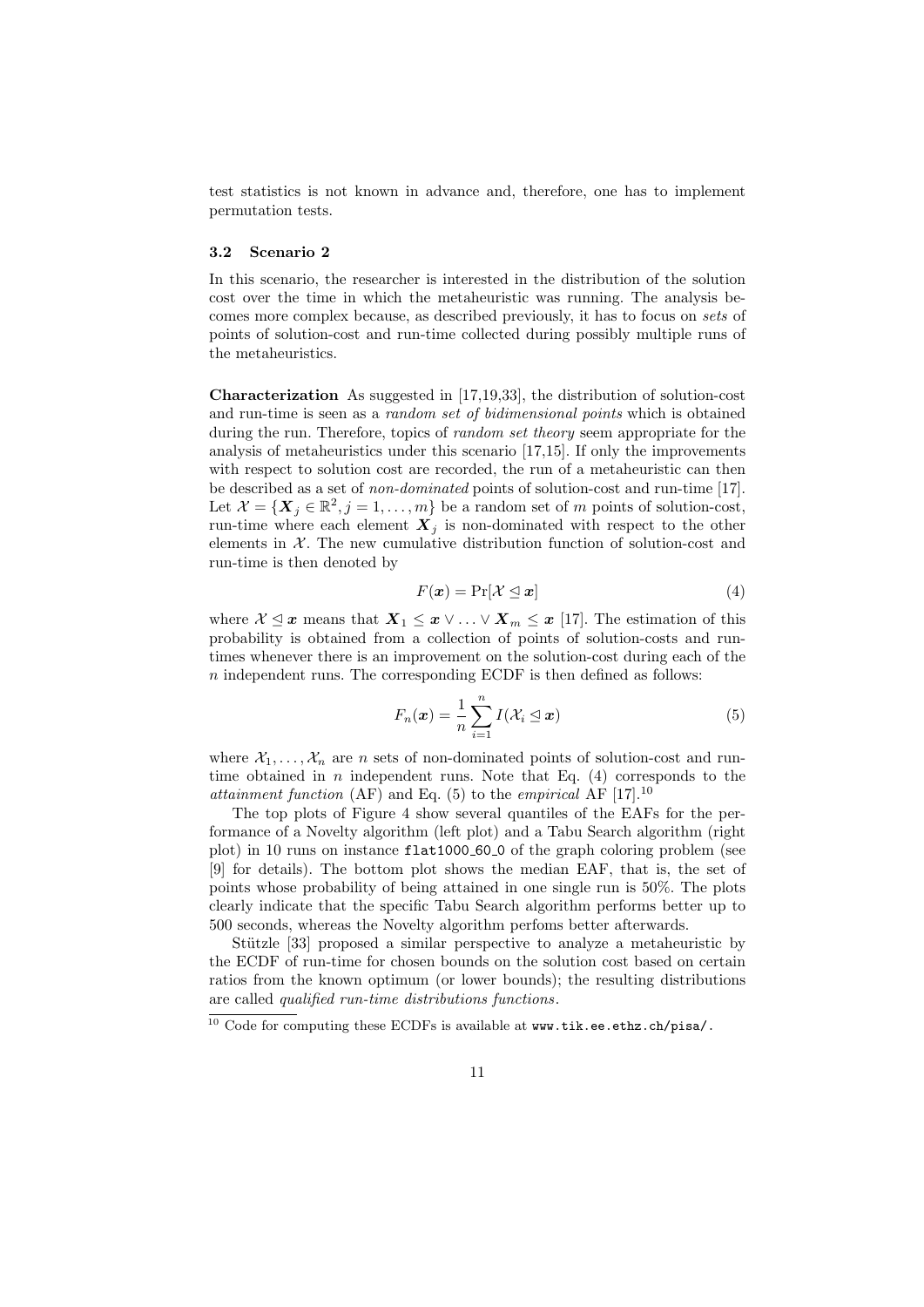

Fig. 4. Plots of EAFs for the performance of a Novelty and a Tabu Search algorithm for an instance of the graph coloring problem. See text for more details.

Analysis When comparing metaheuristics in this scenario, the best metaheuristic is the one that produces a set of points of solution-cost and run-time that dominates all the other sets of points of solution-cost and run-time associated with the other metaheuristics. It is difficult to find such metaheuristic in practice. There are those that converge to reasonably good solution quality very quickly, and those that can reach high quality solutions only after a large amount of time, following a slower convergence rate. The goal should be to find which metaheuristic performs better with respect to different intervals of computation time.

Very little research has been undertaken on this topic. We mention the work of Taillard [34] who suggested the use of statistical tests to compare solution costs of algorithms during the run. After collecting points of solution-cost and run-time associated to multiple runs of several metaheuristics, a Mann-Whitney test is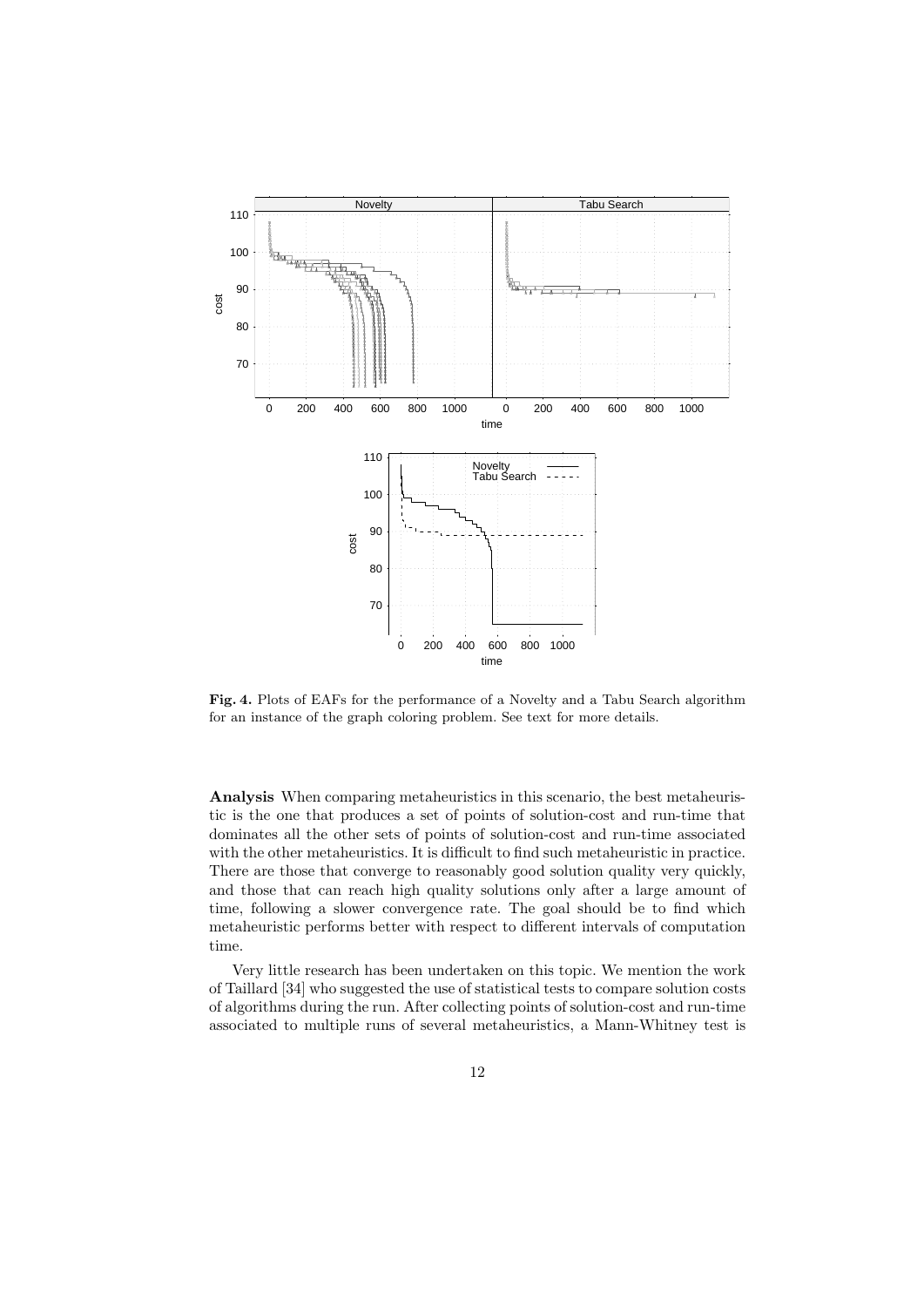conducted for comparing the solution costs obtained by different metaheuristics each time an improvement was observed in any of the runs. The significance level of each test must be updated to take into account the multiple comparisons performed.

A different approach would be to use statistical tests analogous to Kolmorogov-Smirnov and Birnbaum-Hall tests with permutation arguments for testing the inequality of ECDFs. This has been done in a different context [31].

Finally, note that Eq. (4) cannot fully charaterize metaheuristic performance since it does not take into account the dependence between points in a set [15]. Second-order moments that are described in [15] would be more informative. They permit investigating the probability that two points of solution-cost and run-time are attained simultaneously in a run.

## 4 Concluding Remarks and Open Issues

Examining the literature, we have the impression that the assessment of metaheuristics must be improved in order to produce results that are more scientific. In particular, a methodological approach must be followed. In this paper, we presented a framework for doing this, extending previous work to the multivariate case. This has received little attention to date. Some issues still remain.

- In the univariate models, the parametric assumptions of both normality and equal variance seem to be violated. Simulation studies that show the robustness of parametric models in the metaheuristics field would help to gain confidence on the reliability of results from these models.
- Some approaches exist in statistics for the analysis of Scenario 2 in the multivariate model. In particular, a study of the suitability of repeated measurements methods [1,26] should be undertaken.
- This latter scenario can be interpreted as a multiobjective problem, as noted in [17]. Therefore, unary performance measures that are used for the multiobjective case, such as the hypervolume and the  $\epsilon$ -indicator, can be used as well. Although they have been shown to have some drawbacks [35], their use in the context of the multivariate analysis here suggested is worth investigating.
- Probably the most crucial issue in algorithm analysis is the possibility to generalize results to at least a class of instances. How to do this above all in the multivarite case is not well understood. Indeed, in both the multivariate scenarios considered, difficulties arise when aggregating data from different instances.
- Contrary to what has been done in the univariate model, advanced methods mentioned in Section 2.1 for the multivariate case have not yet been applied. A first attempt to extend racing algorithms to scenario 1 is given in [13]. The application of advanced designs, sequential testing procedures and regression trees in this context requires further development.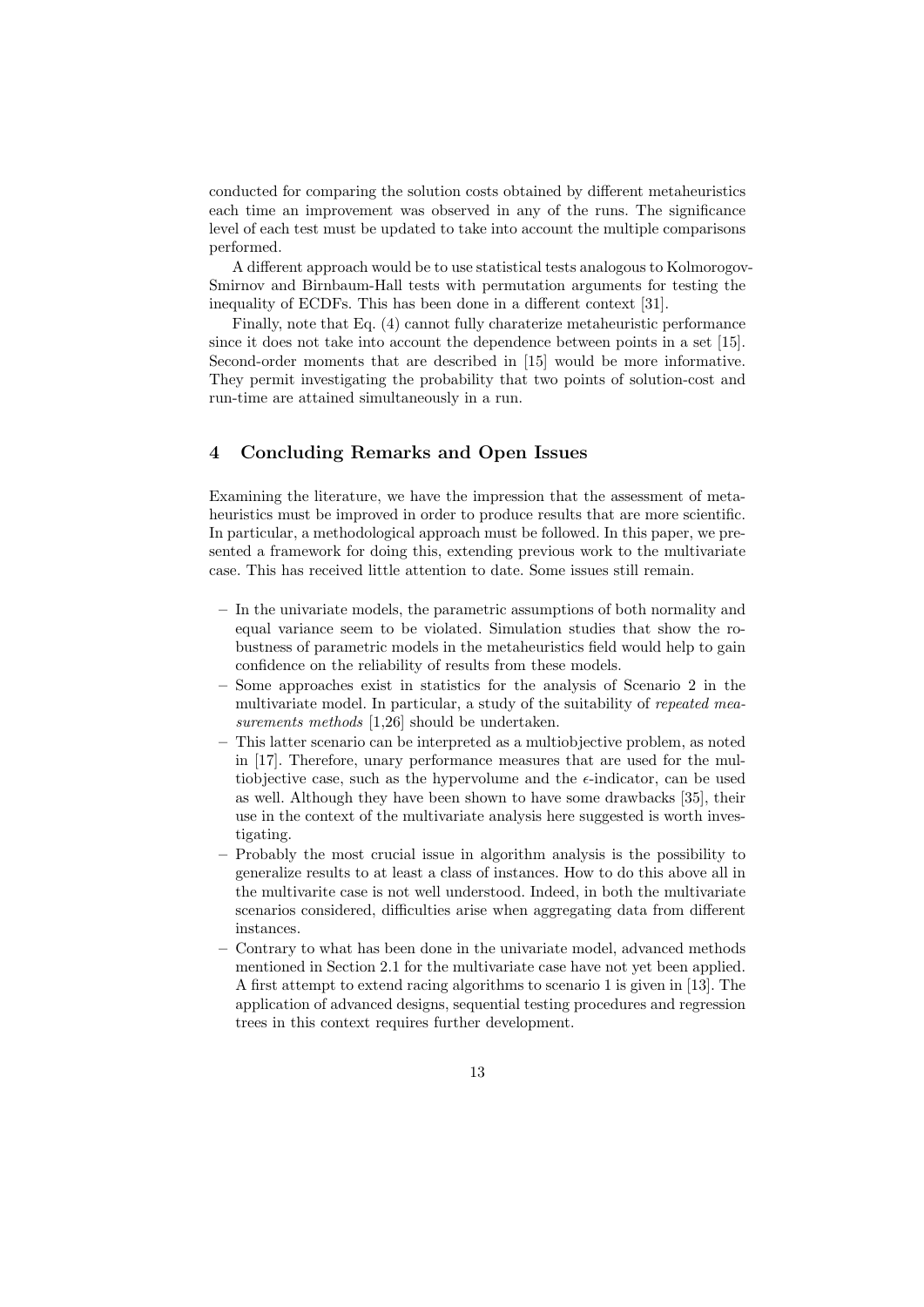Acknowledgment The authors are grateful to the participants of the Workshop on Empirical Methods for the Analysis of Algorithms (EMAA) for their discussion on the main topic of this paper.

### References

- 1. T. W. Anderson. An Introduction to Multivariate Statistical Analysis. John Wiley & Sons, 2003.
- 2. R. S. Barr, B. L. Golden, J. P. Kelly, M. G. Resende, and W. R. Stewart. Designing and Reporting on Computational Experiments with Heuristic Methods. Journal of Heuristics, 1:9–32, 1995.
- 3. T. Bartz-Beielstein. Experimental Research in Evolutionary Computation The New Experimentalism. Springer Verlag, 2006.
- 4. T. Bartz-Beielstein and M. Preuss. Considerations of budget allocation for sequential parameter optimization (spo). In L. Paquete et al., editor, Workshop on Empirical Methods for the Analysis of Algorithms, Proceedings, pages 35–40, Reykjavik, Iceland, 2006.
- 5. J. L. Bentley. Multidimensional divide-and-conquer. Communications of the ACM, 23(4):214–229, 1980.
- 6. M. Birattari. The Problem of Tuning Metaheuristics, as seen from a Machine Learning Perspective. PhD thesis, Université Libre de Bruxelles, Belgium, 2004.
- 7. L. Breiman, J. H. Friedman, R. A. Olshen, and C. J. Stone. Classification and Regression Trees. Wadsworth, Monterey CA, 1984.
- 8. D. Brélaz. New methods to color the vertices of a graph. Communications of the  $ACM$ ,  $22(4):251-256$ , 1979.
- 9. M. Chiarandini. Stochastic local search methods for highly constrained combinatorial optimisation problems. PhD thesis, Technische Universität Darmstadt, Darmstadt, Germany, 2005. Forthcoming.
- 10. M. Coffin and M. J. Saltzman. Statistical analysis of computational tests of algorithms and heuristics. INFORMS Journal on Computing, 12(1):24–44, 2000.
- 11. P. R. Cohen. Empirical Methods for Articial Inteligence. MIT Press, 1995.
- 12. J. Conover. Pratical Nonparametric Statistics. John Wiley & Sons, 1980.
- 13. M. L. den Besten. Simple Metaheuristics for Scheduling: An empirical investigation into the application of iterated local search to deterministic scheduling problems with tardiness penalties. PhD thesis, Darmstadt University of Technology, Darmstadt, Germany, October 2004.
- 14. C. M. Fonseca. Output-sensitive computation of the multivariate ECDF and related problems. In Proceedings of COMPSTAT 2002, page 30, 2002.
- 15. C. M. Fonseca, V. Grunert da Fonseca, and L. Paquete. Exploring the performance of stochastic multiobjective optimisers with the second-order attainment function. In C. C. Coello et al., editors, Evolutionary Multi-criterion Optimization (EMO 2005), LNCS 3410, pages 250–264. Springer Verlag, 2005.
- 16. P. I. Good. Permutation Tests: A pratical guide to resampling methods for testing hypothesis. Springer Verlag, 2000.
- 17. V. Grunert da Fonseca, C. M. Fonseca, and A. Hall. Inferential performance assessment of stochastic optimizers and the attainment function. In Evolutionary Multi-criterion Optimization (EMO 2001), pages 213–225, 2001.
- 18. D. P. Harrington and T. R. Fleming. A class of rank test procedures for censored survival data. Biometrika, 69:553–566, 1982.